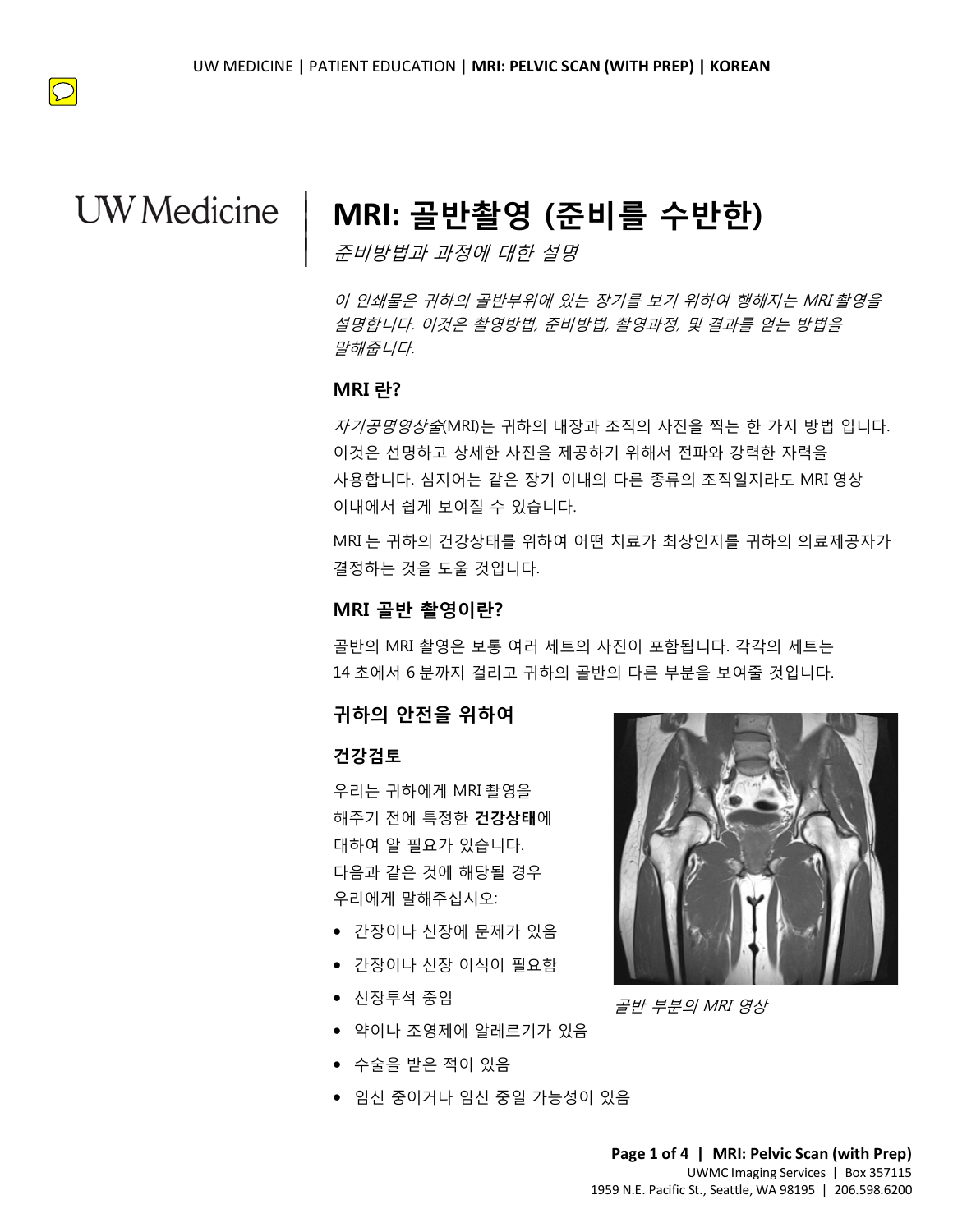#### **금속에 대한 검사**

또한 우리는 MRI 촬영을 해주기 전에 귀하의 **몸 안이나 몸에 금속이 있는가를** 알 필요가 있습니다. 강력한 MRI 자력은 철과 몇몇의 다른 금속과 같은 *강자성* 물질을 잡아당길 것입니다.

귀하의 몸 안이나 몸에 금속이 있을 경우 MRI 는 귀하를 상해할 수 있습니다. 심지어는 귀하를 상해하지 않을 작은 양일지라도 MRI 영상이 이그러질 수 있습니다.

만일 다음과 같은 경우에 해당되면 MRI 직원에게 말해주십시오::

만일 다음과 같은 경우에 해당되면 MRI 직원에게 말해주십시오::<br>● 동맥류 클립, 심장박동조절기(아니면 인공심장판막), 심어진 포트,<br>주입도관(포트오캐쓰, 인퓨스어포트, 아니면 라이프포트와 같은 상표명), 자궁<br>지치(자) 그 4.0ㅋ 되고, 그것 그 남성 없님면 없일요. : 돼있풀 입고요. • 동맥류 클립, 심장박동조절기(아니면 인공심장판막), 심어진 포트, 주입도관(포트오캐쓰, 인퓨스어포트, 아니면 라이프포트와 같은 상표명), 자궁내 장치(IUD), 금속으로 된 판, 클립, 핀, 나사, 아니면 외과용 스테이플, 인공보형 고관절, 아니면 몸 안에 있는 심어 놓은 금속물질

대부분의 경우에 외과용 스테이플, 클립, 판, 핀, 및 나사는 만일 그것들이 몸<br>안에 삽입된지가 4~6 주보다 더 오래 된 경우 MRI 동안 위험하지 않습니다.<br>만일 의심이 되는 것이 있을 경우 우리는 금속조각을 확인하기 위해서<br>엑스레이를 찍을 수도 있습니다.<br>• 문신이나 영구화장 속눈썹선 DRAFT 대부분의 경우에 외과용 스테이플, 클립, 판, 핀, 및 나사는 만일 그것들이 몸 안에 삽입된지가 4~6 주보다 더 오래 된 경우 MRI 동안 위험하지 않습니다. 만일 의심이 되는 것이 있을 경우 우리는 금속조각을 확인하기 위해서 엑스레이를 찍을 수도 있습니다.

- 문신이나 영구화장 속눈썹선
- 약 파스
- 몸 안의 총알이나 파편
- 금속을 다루는 일을 한 적이 있음

또한 **금속이 들어 있을 수도 있는 어떠한 물건들도 제거**해 주십시오. 포함되는 것들:

- 머리핀
- 귀금속
- 안경, 보청기, 및 탈부착이 가능한 치기공물

#### **준비방법?**

- MRI 촬영 도중 통증이나 불안감을 관리하는 것에 대하여 걱정되는 것이 있을 경우 의뢰한 의료인과 상담해 주십시오.
- **아침**에 촬영이 있을 경우:
	- 촬영 전날 밤, 저녁식사는 계란이나 샌드위치와 같은 것으로 가볍게 하십시오.
	- 촬영 당일 아침에는 아침식사를 하지 **마십시오**.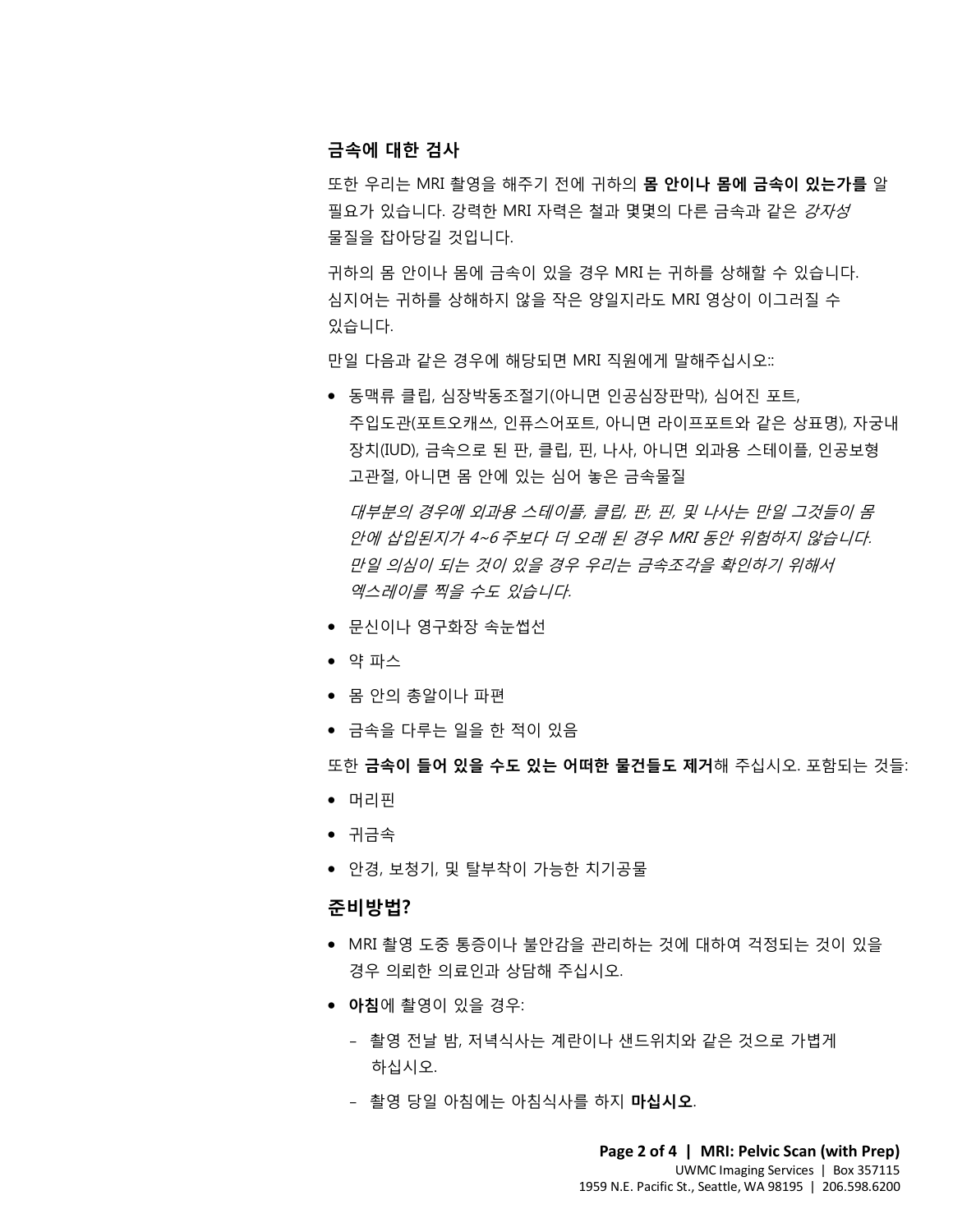- 촬영이 **오후**에 있을 경우:
	- 촬영이 있는 당일 아침에는 아침식사는 계란과 토스트, 아니면 시리얼과 같은 것으로 가볍게 하십시오.
- 평상시에 복용하는 약들은 복용하십시오.
- 촬영시간 4 시간 전부터 음식은 아무것도 먹지 **마십시오**.
- 카페인, 우유, 아니면 초코렛이 들어있지 않은 음료는 촬영시간 1 시간 전까지 마셔도 됩니다.

### **촬영과정**

- **촬영과정**<br>● 귀하는 촬영하기 전에 병원가운으로 갈아입어야 합니다. 우리는 귀하가<br>- ART 보님에 도착한 때 깊으을 드릴 같이 나다 • 귀하는 촬영하기 전에 병원가운으로 갈아입어야 합니다. 우리는 귀하가 MRI 부서에 도착할 때 가운을 드릴 것입니다.
	- 귀하는 미끄러져 움직이는 테이블에 누울 것입니다. MRI 기술자는 귀하가 제자리를 잡는 것을 도울 것입니다.
	- 우리는 단기간 동안 귀하의 대장의 움직임을 감소시킬 약을 드릴 것입니다. 이것은 가능한 한 최상의 사진들을 우리가 얻는 것을 허용합니다.
	- *표면코일*이라는 장치가 귀하의 골반 위에 놓여질 것입니다.
	- DRAFT " 1 1 1 0 0 0 0 0 0 0 0 1 1 1 0<br>● 우리는 단기간 동안 귀하의 대장의 움직임을 감소시킬 약을 드릴 것입니다<br>이것은 가능한 한 최상의 사진들을 우리가 얻는 것을 허용합니다.<br>● *표면코일*이라는 장치가 귀하의 골반 위에 놓여질 것입니다.<br>● 기술자는 MRI 기계 안으로 테이블을 밀어 넣을 것이고 그런 다음 MRI 사진<br>찍기 위해서 방을 나갈 것입니다.<br>● 귀하는 이터콘 • 기술자는 MRI 기계 안으로 테이블을 밀어 넣을 것이고 그런 다음 MRI 사진을 찍기 위해서 방을 나갈 것입니다.
		- 귀하는 인터콤을 통해서 기술자와 언제든지 대화를 할 수 있을 것입니다.
		- 우리는 각각의 사진이 찍히는 대로 아주 가만히 계시라고 요청할 것입니다. 우리는 몇몇의 사진을 위해서 숨을 멈추시라는 요청 또한 할 수도 있습니다.
		- 촬영은 보통 20~45 분 정도 걸립니다.

- 때때로 특정한 조직이나 혈관을 더 쉽게 보기 위해서 조영제 주사가 사용됩니다. 조영제가 필요할 경우:
	- 귀하의 의사가 촬영 이전에 그것에 대해서 귀하와 상담할 것입니다.
	- 귀하는 촬영이 반 쯤 지난 후에 주사를 받을 것입니다.
	- 그것은 작은 바늘과 귀하의 팔이나 손의 정맥에 들어가 있는 정맥도관을 통해서 주입될 것입니다.
	- 만일 귀하의 의사가 지연증강 이미지를 요청했을 경우 우리는 귀하의 조영제 주사 20 분 이후 사진을 더 찍을 것입니다. 이것은 촬영의 시간이 5-10 분이 더 늘어날 것입니다.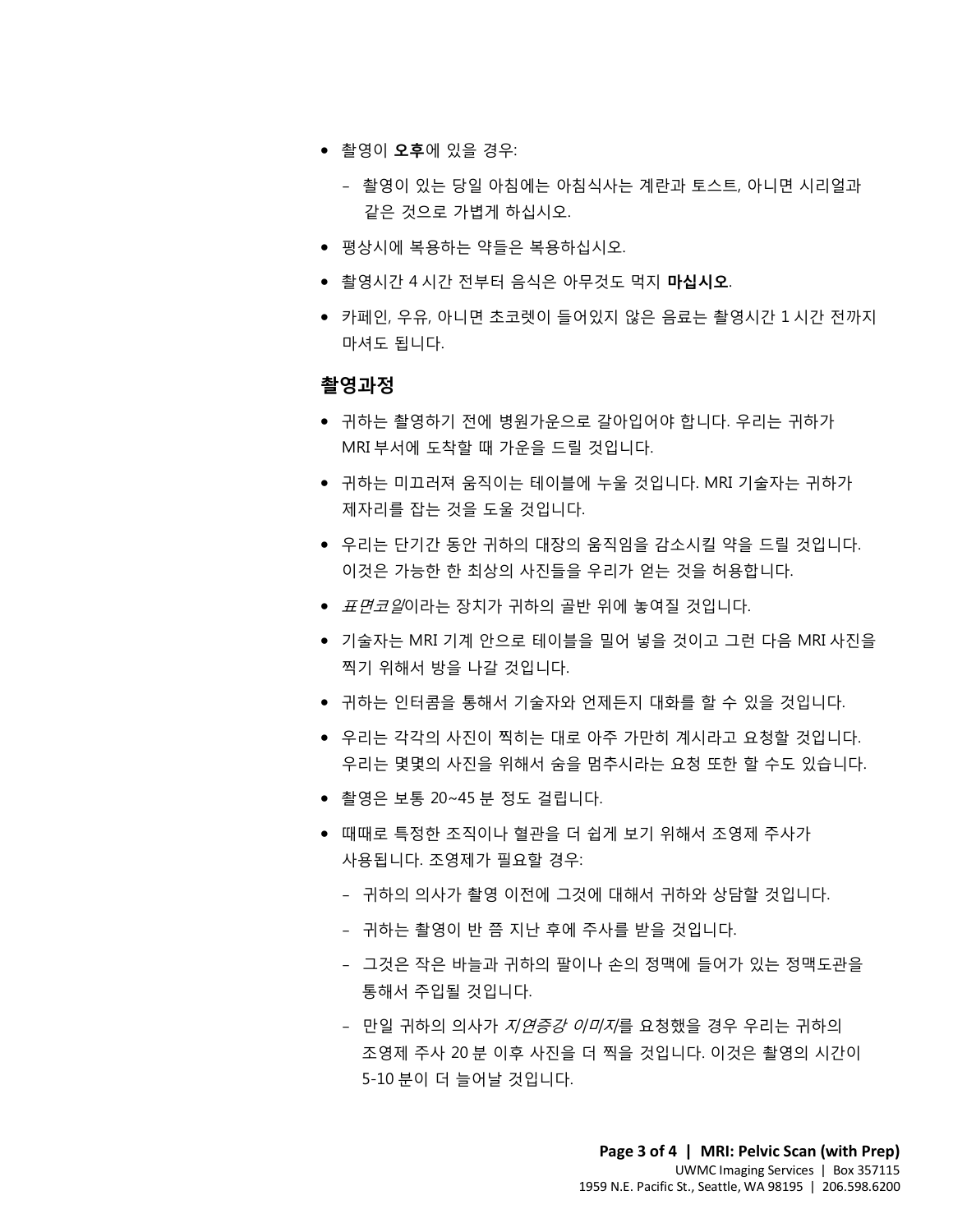- 촬영 이후 우리는 영상의 질을 확인할 때까지 기다려 주기를 요청할 것입니다. 필요할 경우 우리는 사진들을 더 찍을 것입니다.
- 촬영이 끝나면 표면코일은 제거될 것입니다.

### **촬영 도중 내가 느낄 것들은?**

- MRI 는 통증을 야기하지 않습니다.
- 의뢰한 의사에게 말해주십시오. 귀하는 긴장을 완화시키는 것을 돕기 위한<br>약을 받을 수도 있습니다.<br>● 귀하는 사진이 찍히는 부분에 열이 나는 것을 느낄 수도 있습니다. 이것은 • 어떤 환자분들은 그들이 MRI 기계 안에 있을 때 갑갑함이나 불암함(폐소공포증)을 느낄 수도 있습니다. 폐소공포증이 있을 경우 MRI 를 의뢰한 의사에게 말해주십시오. 귀하는 긴장을 완화시키는 것을 돕기 위한 약을 받을 수도 있습니다.
	- 정상입니다. 이것이 귀하를 불편하게 할 경우 MRI 기술자에게 말해주십시오.
	- 촬영 도중 귀하는 시끄럽게 때리거나 두드리는 소음을 들을 것입니다. 우리<br>이 소리들을 어느 정도 차단하는 것을 돕기 위하여 귀마개와 음악이 들리는<br>헤드폰을 제공할 것입니다.<br>• 귀하에게 조영제 주사가 필요할 경우 귀하는 주사액이 들어가는 부위가<br>불편하거나 차가운 것을 느낄 수도 있습니다.<br>**누가 그 결과를 판독하고 내가 그것을 받는 방법?** • 촬영 도중 귀하는 시끄럽게 때리거나 두드리는 소음을 들을 것입니다. 우리는 이 소리들을 어느 정도 차단하는 것을 돕기 위하여 귀마개와 음악이 들리는 헤드폰을 제공할 것입니다.
	- 이 소리들을 어느 정도 차단하는 것을 돕기 위하여 귀마개와 음악이 들리<br>헤드폰을 제공할 것입니다.<br>• 귀하에게 조영제 주사가 필요할 경우 귀하는 주사액이 들어가는 부위가<br>불편하거나 차가운 것을 느낄 수도 있습니다.<br><br>**누가 그 결과를 판독하고 내가 그것을 받는 방법?**<br>MRI 에 숙련된 방사선과 의사가 귀하의 MRI 영상을 검토하고 판독할 것입니 • 귀하에게 조영제 주사가 필요할 경우 귀하는 주사액이 들어가는 부위가 불편하거나 차가운 것을 느낄 수도 있습니다.

### **누가 그 결과를 판독하고 내가 그것을 받는 방법?**

 $\_$  ,  $\_$  ,  $\_$  ,  $\_$  ,  $\_$  ,  $\_$  ,  $\_$  ,  $\_$  ,  $\_$  ,  $\_$  ,  $\_$  ,  $\_$  ,  $\_$  ,  $\_$  ,  $\_$  ,  $\_$  ,  $\_$  ,  $\_$  ,  $\_$  ,  $\_$  ,  $\_$  ,  $\_$  ,  $\_$  ,  $\_$  ,  $\_$  ,  $\_$  ,  $\_$  ,  $\_$  ,  $\_$  ,  $\_$  ,  $\_$  ,  $\_$  ,  $\_$  ,  $\_$  ,  $\_$  ,  $\_$  ,  $\_$  ,

MRI 에 숙련된 방사선과 의사가 귀하의 MRI 영상을 검토하고 판독할 것입니다. 방사선과 의사는 결과에 대해서 귀하와 상담하지는 않을 것이지만 귀하의 주치의나 의뢰한 의사에게 보고서를 보낼 것입니다. 이 의료제공자는 그 결과를 귀하에게 드릴 것입니다.

그런 다음 귀하와 귀하의 의료제공자는 필요한대로 문제에 대한 치료와 같은 다음 단계를 결정할 것입니다.

귀하는 또한 이케어 결과 페이지에서 귀하의 검사결과를 읽을 수도 있습니다. 만일 영상의 사본이 디스크로 필요한 경우 206.598.6206 로 전화하십시오.

### **문의사항?**

귀하의 질문은 중요합니다. 만일 질문이나 걱정되는 것이 있을 경우 주치의나 의료제공자에게 전화하십시오.

### $\Box$  UWMC 영상 서비스과: 206.598.6200

 Harborview 영상 서비스과: 206.744.3105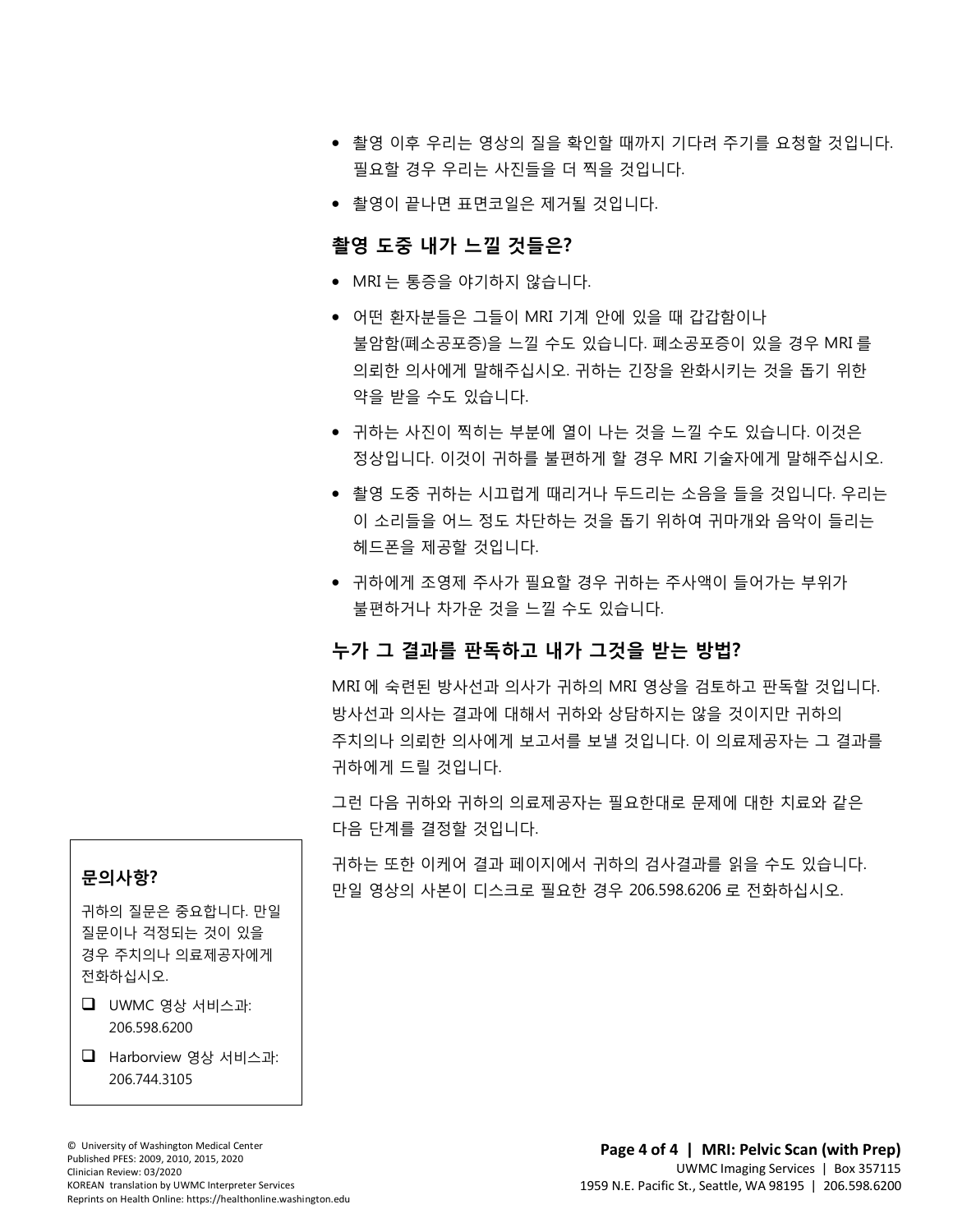# **UW** Medicine

# **MRI: Pelvic Scan (with Prep)**

*How to prepare and what to expect*

*This handout explains an MRI scan that is done to view the organs in your pelvic area. It tells how the scan is done, how to prepare for it, what to expect, and how to get your results.*

# **What is MRI?**

|  $\vert$  $\vert$  $\vert$ 

> *Magnetic resonance imaging* (MRI) is a way to take pictures of your internal organs and tissues. It uses radio waves and a strong magnet to provide clear and detailed pictures. Even different types of tissue within the same organ can easily be seen in an MRI image.

MRI will help your healthcare provider decide which treatment is best for your health condition.

# **What is an MRI pelvic scan?**

of tissue within the same organ can easily be seen in an MRI im<br>MRI will help your healthcare provider decide which treatment<br>best for your health condition.<br>**What is an MRI pelvic scan?**<br>An MRI scan of the pelvis usually An MRI scan of the pelvis usually involves several sets of pictures. Each set lasts 14 seconds to 6 minutes and will show a different area of your pelvis.

# **For Your Safety**

## **Health Review**

We need to know about certain **health conditions** before giving you an MRI scan. Please tell us if you:

- Have any problems with your liver or kidneys
- Need a liver or kidney transplant



*An MRI image of the pelvic area.*

- Are on dialysis
- Have allergies to any drugs or contrast
- Have had any surgeries
- Are pregnant or may be pregnant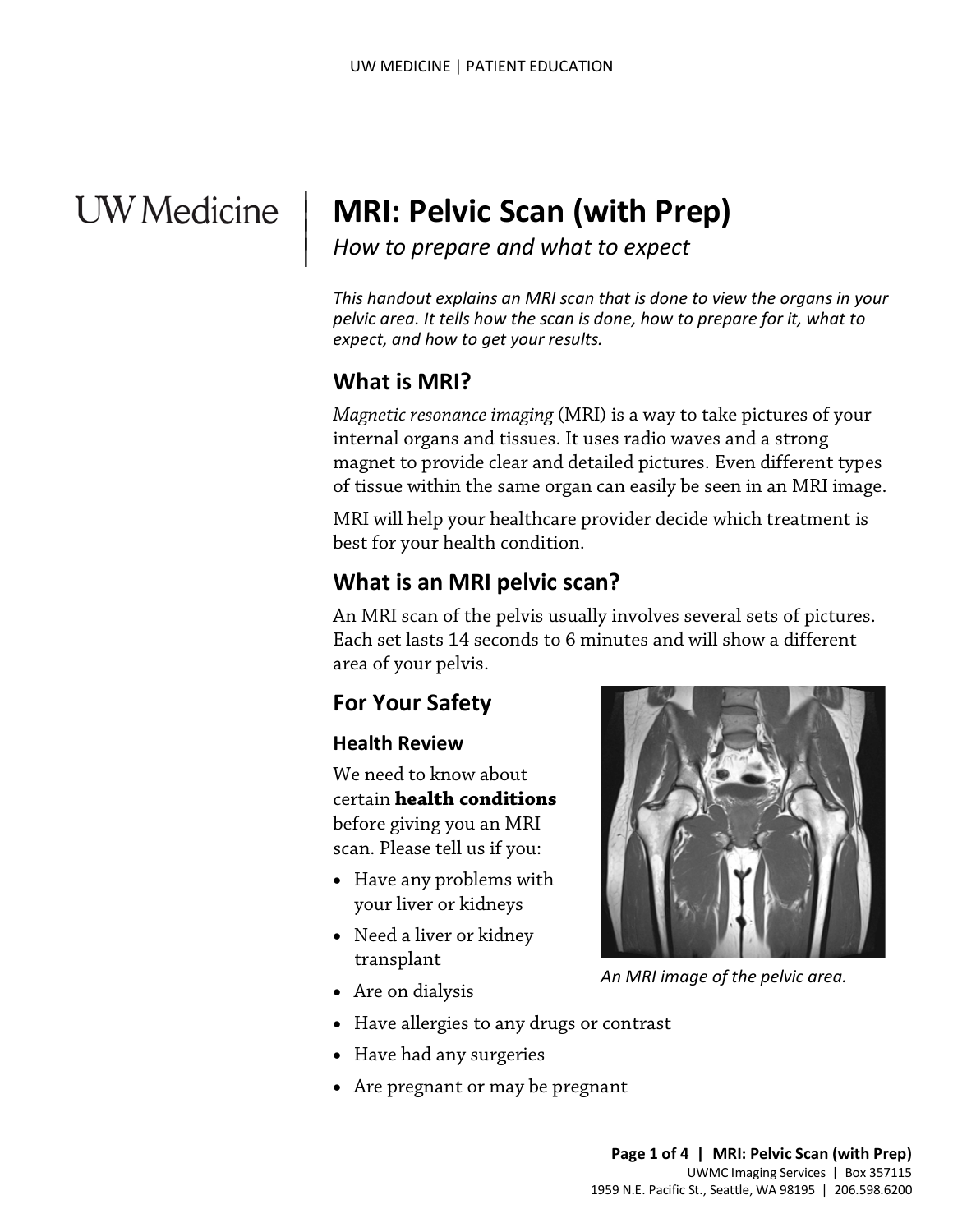## **Screening for Metal**

We also need to know if you have any **metal in or on your body** before we give you an MRI scan. The strong MRI magnet will pull on any *ferromagnetic* object, such as iron and some other metals.

If you have any metal on or in your body, an MRI can harm you. Even small amounts that do not harm your body can distort the MRI image.

Please tell MRI staff if you have:

• Aneurysm clips, a heart pacemaker (or artificial heart valve), an implanted port, an infusion catheter (with brand names such as Port-o-cath, Infusaport, or Lifeport), an intrauterine device (IUD), any metal plates, clips, pins, screws, or surgical staples, a prosthetic hip, or any implanted metal object in your body

Most times, surgical staples, clips, plates, pins, and screws are not a<br>risk during MRI if they have been in place for more than 4 to 6 weeks.<br>If there is any question, we may do an X-ray to check for metal<br>fragments.<br>• Ta *Most times, surgical staples, clips, plates, pins, and screws are not a risk during MRI if they have been in place for more than 4 to 6 weeks. If there is any question, we may do an X-ray to check for metal fragments.* 

- Tattoos or permanent eyeliner
- Medicine patches
- A bullet or shrapnel in your body
- Ever worked with metal

## Please also **remove any other items that might contain metal**. These include:

- Hairpins
- Jewelry
- Glasses, hearing aids, and any removable dental work

## **How do I prepare?**

- Please talk with your referring provider if you have any concerns about managing pain or anxiety during your MRI scan.
- If your scan is in the **morning**:
	- The evening before your scan, have a light dinner, such as eggs or a sandwich.
	- Do **not** eat breakfast on the morning of your scan.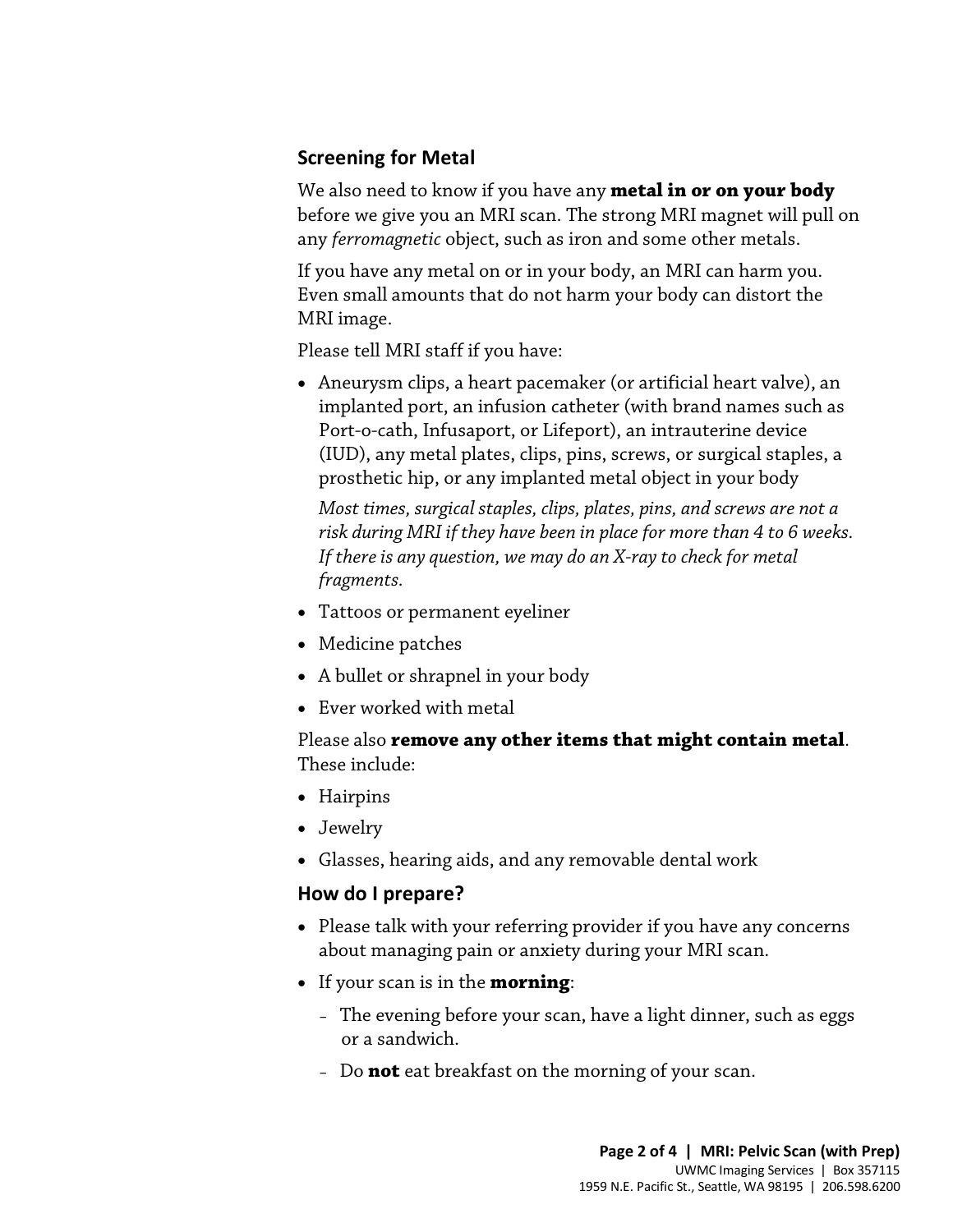- If your scan is in the **afternoon**:
	- On the morning of your scan, have a light breakfast, such as an egg and toast, or cereal.
	- Do **not** eat lunch.
- Take your regular medicines.
- Starting 4 hours before your scan time, do **not** eat any solid food.
- It is OK to drink liquids that do not contain caffeine, milk, or chocolate up to 1 hour before your scan.

## **How is the scan done?**

- You must change into a hospital gown before your scan. We will give you a gown when you arrive in the MRI department.
- You will lie on a sliding table. The MRI technologist will help get you into position.
- You win he on a shunig table. The MKI technologist win help get<br>you into position.<br>• We will give you medicine that will reduce motion in your bowels<br>for a short time. This allows us to get the best possible pictures.<br>• • We will give you medicine that will reduce motion in your bowels for a short time. This allows us to get the best possible pictures.
	- A device called a *surface coil* will be placed on your pelvis.
	- The technologist will slide the table inside the MRI unit and then leave the room to take the MRI pictures.
	- You will be able to talk with the [technologist](javascript:glossAry() at any time through an intercom.
	- We will ask you to hold very still as each picture is taken. We may also ask to hold your breath for some of the pictures.
	- The scan usually takes 20 to 45 minutes.

- Sometimes, an injection of a [contrast](javascript:glossAry() is used to make certain tissues or blood vessels easier to see. If you need the contrast:
	- Your doctor will talk with you about it before your scan.
	- You will receive the injection about halfway through the scan.
	- It will be injected through a small needle and an *intravenous* (IV) line in your arm or hand vein.
	- If your doctor asked for *delayed enhancement images*, we will take more images 20 minutes after your contrast injection. This will add 5 to 10 minutes to the length of the scan.